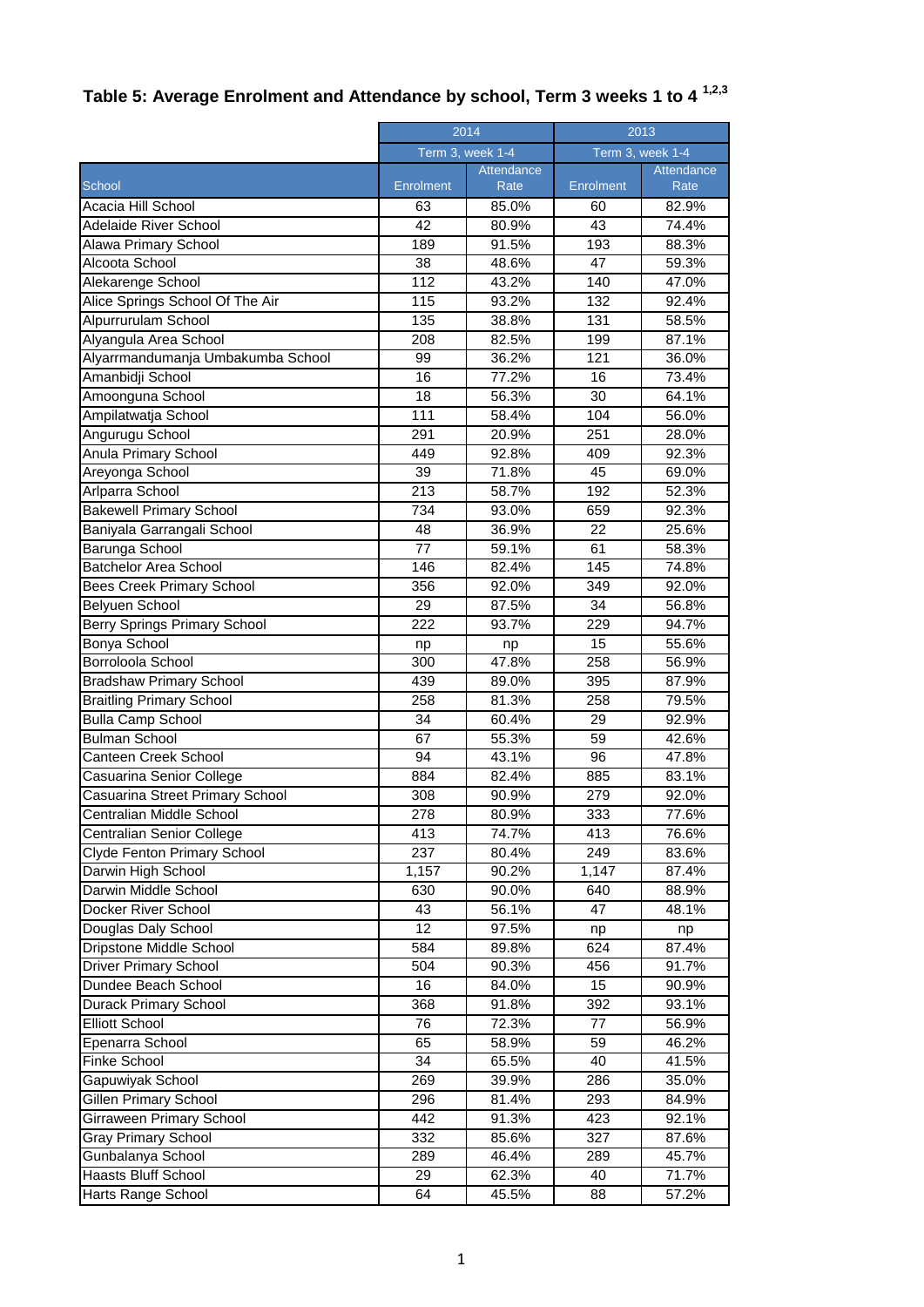|                                          | 2014<br>Term 3, week 1-4 |            | 2013<br>Term 3, week 1-4 |            |
|------------------------------------------|--------------------------|------------|--------------------------|------------|
|                                          |                          |            |                          |            |
|                                          |                          | Attendance |                          | Attendance |
| School                                   | <b>Enrolment</b>         | Rate       | Enrolment                | Rate       |
| Henbury School                           | 94                       | 88.4%      | 90                       | 85.3%      |
| Howard Springs Primary School            | 240                      | 90.0%      | 248                      | 89.8%      |
| Humpty Doo Primary School                | 411                      | 89.1%      | 410                      | 89.3%      |
| Imanpa School                            | 25                       | 79.6%      | 26                       | 36.1%      |
| Jabiru Area School                       | 278                      | 79.0%      | 295                      | 73.1%      |
| Jilkminggan School                       | 99                       | 65.1%      | 108                      | 44.5%      |
| Jingili Primary School                   | 328                      | 91.1%      | 331                      | 91.4%      |
| Kalkaringi School                        | 150                      | 61.7%      | 155                      | 56.6%      |
| Karama Primary School                    | 241                      | 82.2%      | 247                      | 86.6%      |
| Katherine High School                    | 596                      | 80.1%      | 587                      | 71.1%      |
| Katherine School Of The Air              | 222                      | 100.0%     | 244                      | 99.7%      |
| Katherine South Primary School           | 397                      | 85.9%      | 394                      | 84.9%      |
| Kiana School                             | 13                       | 47.7%      | np                       | np         |
| Kintore Street School                    | 27                       | 77.0%      | 27                       | 83.8%      |
| Lajamanu School                          | 206                      | 37.0%      | 227                      | 30.8%      |
| Laramba School                           | 62                       | 54.4%      | 68                       | 50.7%      |
| Larapinta Primary School                 | 297                      | 85.8%      | 289                      | 87.5%      |
|                                          |                          |            |                          |            |
| Larrakeyah Primary School                | 360                      | 90.9%      | 372                      | 92.7%      |
| Leanyer Primary School                   | 522                      | 90.8%      | 539                      | 90.0%      |
| Ludmilla Primary School                  | 152                      | 84.9%      | 157                      | 82.4%      |
| MacFarlane Primary School                | 212                      | 78.6%      | 216                      | 70.8%      |
| Malak Primary School                     | 279                      | 87.7%      | 287                      | 86.5%      |
| Mamaruni School                          | 63                       | 45.7%      | 79                       | 57.7%      |
| Maningrida College                       | 631                      | 41.2%      | 622                      | 39.0%      |
| Manunda Terrace Primary School           | 206                      | 87.3%      | 223                      | 87.3%      |
| Manyallaluk School                       | 21                       | 79.6%      | 22                       | 68.0%      |
| Mataranka School                         | 45                       | 87.2%      | 51                       | 83.9%      |
| Mbunghara School                         | np                       | np         | 12                       | 43.6%      |
| Middle Point School                      | 24                       | 88.0%      | 26                       | 86.5%      |
| Milikapiti School                        | 77                       | 73.5%      | 77                       | 82.3%      |
| Milingimbi School                        | 350                      | 30.2%      | 280                      | 31.5%      |
| Millner Primary School                   | 211                      | 83.8%      | 234                      | 80.4%      |
| Milyakburra School                       | 44                       | 38.5%      | 34                       | 60.4%      |
| Minyerri School                          | 187                      | 64.3%      | 203                      | 60.0%      |
| Moil Primary School                      | 316                      | 88.7%      | 329                      | 90.4%      |
| <b>Moulden Primary School</b>            | 374                      | 81.4%      | 400                      | 82.6%      |
| Mount Allan School                       | 67                       | 57.0%      | 75                       | 48.2%      |
| Mulga Bore School                        | 31                       | 55.7%      | 29                       | 49.2%      |
| Murray Downs School                      | 23                       | 79.0%      | 38                       | 44.1%      |
| Mutitjulu School                         | $\overline{34}$          | 48.8%      | 34                       | 60.3%      |
| Nakara Primary School                    | 513                      | 92.6%      | 508                      | 92.3%      |
| Nemarluk School                          | 142                      | 87.2%      | 140                      | 88.0%      |
| <b>Neutral Junction School</b>           | 20                       | 55.4%      | 16                       | 40.1%      |
| Newcastle Waters School                  | np                       | np         | np                       | np         |
| Nganambala School                        | 20                       | 90.4%      | 20                       | 97.8%      |
| Nganmarriyanga School                    | 134                      | 64.0%      | 108                      | 61.8%      |
| Ngukurr School                           | 313                      | 60.2%      | 308                      | 49.8%      |
| Nhulunbuy High School                    | 204                      | 82.0%      | 228                      | 83.6%      |
| Nhulunbuy Primary School                 | 485                      | 83.2%      | 559                      | 84.6%      |
| Nightcliff Middle School                 | 261                      | 84.2%      | 247                      | 84.9%      |
| <b>Nightcliff Primary School</b>         | 493                      | 91.2%      | 483                      | 88.6%      |
| Northern Territory Open Education Centre | 611                      | 100.0%     | 544                      | 100.0%     |
| Ntaria School                            | 177                      | 61.2%      | 168                      | 57.0%      |
| Numbulwar School                         | 169                      | 48.8%      | 164                      | 41.1%      |
| Nyirripi School                          | 45                       | 45.3%      | 43                       | 27.1%      |
|                                          |                          |            |                          |            |